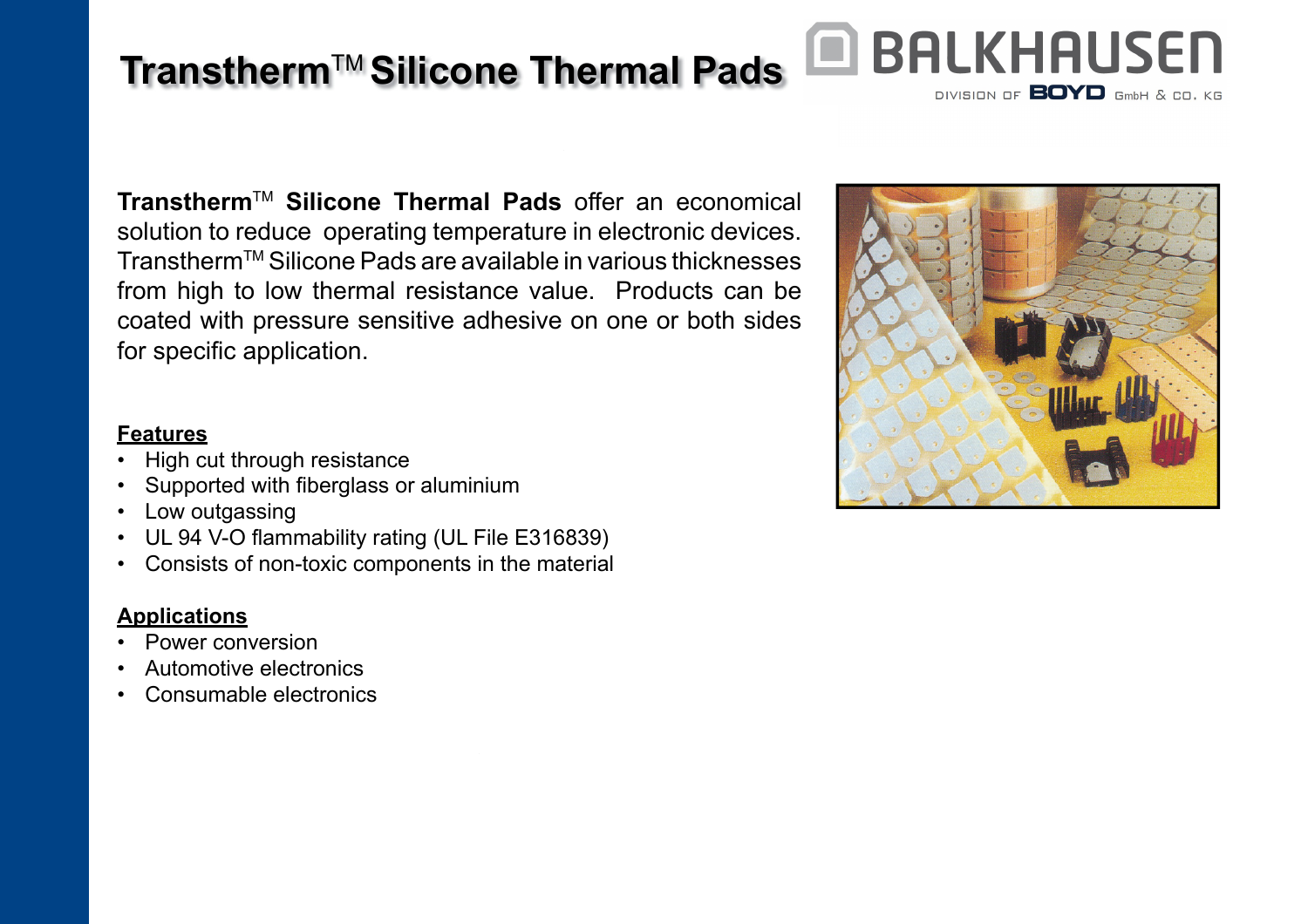## **BALKHAUSEN** DIVISION OF **BOYD** GmbH & CO. KG

### Transtherm Silicone Thermal Pad

| <b>Physical Properties</b>                   | T 400-7         | T 600-9      | T1000-9         | T1200-9         | T 1500-6        | T1500-10        | <b>Test Method</b> |
|----------------------------------------------|-----------------|--------------|-----------------|-----------------|-----------------|-----------------|--------------------|
| Color                                        | gray            | dark green   | pink            | green           | salmon          | light green     | Visual             |
|                                              |                 |              |                 |                 |                 |                 | <b>ASTM D5470</b>  |
| Thermal Impedance (°C.In <sup>2</sup> / Watt | 0,45            | 0,35         | 0,3             | 0,35            | 0,17            | 0,23            | (modified)         |
| Dielectric Constant, 60 Hz                   | 2,19            | 2,46         | 2,25            | 2,85            | 2,56            | 2,56            | ASTM D257          |
| Dielectric Constant, 1kHz                    | 2,15            | 2,5          | 2,2             | 2,75            | 2,47            | 2,47            | ASTM D 257         |
| Min. Continuous Use Temperature °C           | $-60$           | $-60$        | $-60$           | $-60$           | $-60$           | $-60$           | MIL-I-49456A       |
| Max. Continuous Use Temperature °C           | 180             | 180          | 180             | 180             | 180             | 180             |                    |
|                                              |                 |              |                 |                 |                 |                 | <b>ASTM D 5470</b> |
| Thermal Conductivity W/mk                    | 0,9             | $\mathbf{1}$ | 1,2             | 1,3             | 1,6             | 2               | (modified)         |
| Thickness mm                                 | 0,18            | 0,23         | 0,23            | 0,23            | 0,15            | 0,25            | ASTM D374          |
| Thickness Tolerance mm                       | $+/- 0.03$      | $+/- 0.03$   | $+/- 0.03$      | $+/- 0.03$      | $+/- 0.02$      | $+/- 0.03$      |                    |
| <b>Volume Resistivity</b>                    |                 |              |                 |                 |                 |                 |                    |
| $(Ohm * cm)$                                 | $2E+15$         | $4E + 15$    | 6E+15           | $1E+15$         | $1E+15$         | $1E + 15$       | ASTM D257          |
| Dielectric Strength                          |                 |              |                 |                 |                 |                 |                    |
| (Volts minimum)                              | 4000            | 4500         | 4500            | 3500            | 2000            | 4000            | ASTM D 149         |
| Weight Loss (%) 24 hrs.@ 200 °C              | $< 1\%$         | $< 1\%$      | $< 1\%$         | < 1%            | $< 1\%$         | $< 1\%$         | <b>IMTM 1567</b>   |
| Hardness (Shore A)                           | 85              | 85           | 84              | 80              | 80              | 80              | ASTM D 257         |
| Specific Gravity (g/cm3)                     | 2,1             | 1,5          | 1,5             | 1,6             | 1,4             | 1,5             | ASTM D 792         |
| Tensile Strength (MPa)                       | 97              | 76           | 76              | 45              | 76              | 45              | ASTM D 828         |
| Breaking Strength (KN/m)                     | 18              | 18           | 18              | 11,4            | 11              | 11              | ASTM D 828         |
| Elongation (%)                               | $2$ to $4$      | $2$ to $4$   | $2$ to $4$      | $2$ to 4        | $2$ to 4        | $2$ to $4$      | ASTM D 828         |
| Cut through Resistance (KN)                  | 0,8             | 0,8          | 0,73            | 0,53            | 0,53            | 0,53            | <b>IMTM 1566</b>   |
| Dissipation Factor 60 Hz                     | 0,0011          | 0,0012       | 0,0015          | 0,001           | 0,0007          | 0,0007          | ASTM D 257         |
| Dissipation Factor 1 Hz                      | 0,0011          | 0,0011       | 0,0012          | 0,0009          | 0,0006          | 0,0006          | ASTM D257          |
| Flame Resistance (UL file E316839)           | <b>UL 94 VO</b> |              | <b>UL 94 VO</b> | <b>UL 94 VO</b> | <b>UL 94 VO</b> | <b>UL 94 VO</b> | <b>UL 94</b>       |
| Construction / Material                      | Silicone/       | Silicone/    | Silicone/       | Silicone/       | Silicone/       | Silicone/       |                    |
|                                              | Fiberglass      | Fiberglass   | Fiberglass      | Fiberglass      | Fiberglass      | Fiberglass      |                    |

#### Attention:

 All data and values of this technical information have been ascertained with care. Taking into consideration the multiplicity of both usage conditions and the process and application technologies, the data and information supplied respresent lead values of a non-binding nature so that no warranty claims can be derived there from. Above all, in addition to our general sales conditions, only written agreements are regarded as being binding.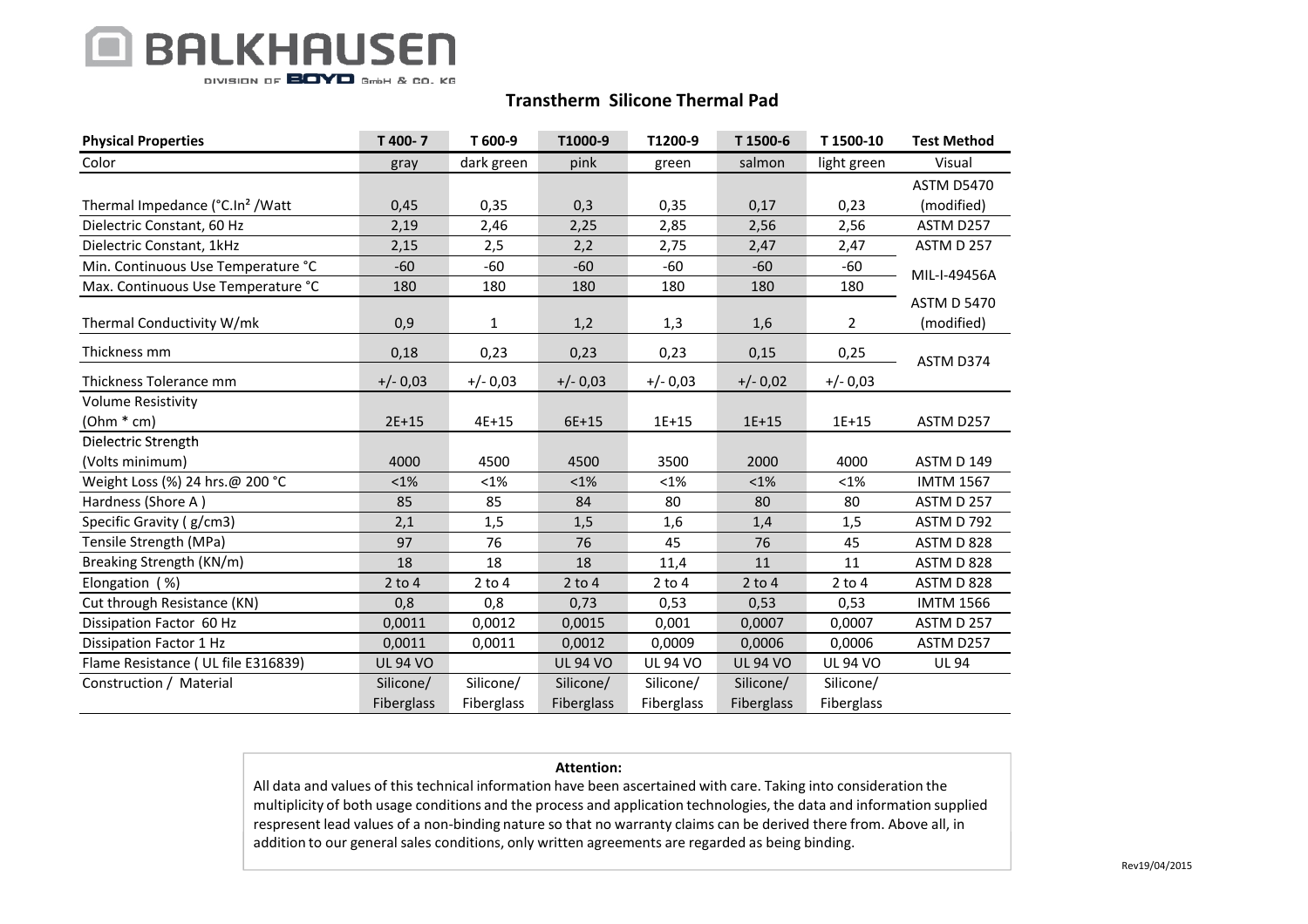# **Transtherm**TM **Polyester Thermal Pads**

**BALKHAUSEN** DIVISION OF **BOYD** GmbH & CO. KG

**Transtherm**TM **Polyester Pads (Silicone Free)** offer reduced operating temperature applications where silicone migration is a concern. The key property of the TF polyester based material is high insulation strength with no silicone migration. Transtherm<sup>™</sup> Polyester Pads are available in various thicknesses, and with pressure sensitive adhesive on one or both sides.

## **Features**

- High dielectric strength (> 5K volts)
- UL 94 V-O flammability rating (UL File E316839)
- High cut through resistance
- Supported with Fiberglass
- No silicone migration issue
- High abrasive resistance
- Consists of non-toxic components in the material

## **Applications**

- Power conversion
- Automotive electronics
- Consumable electronics